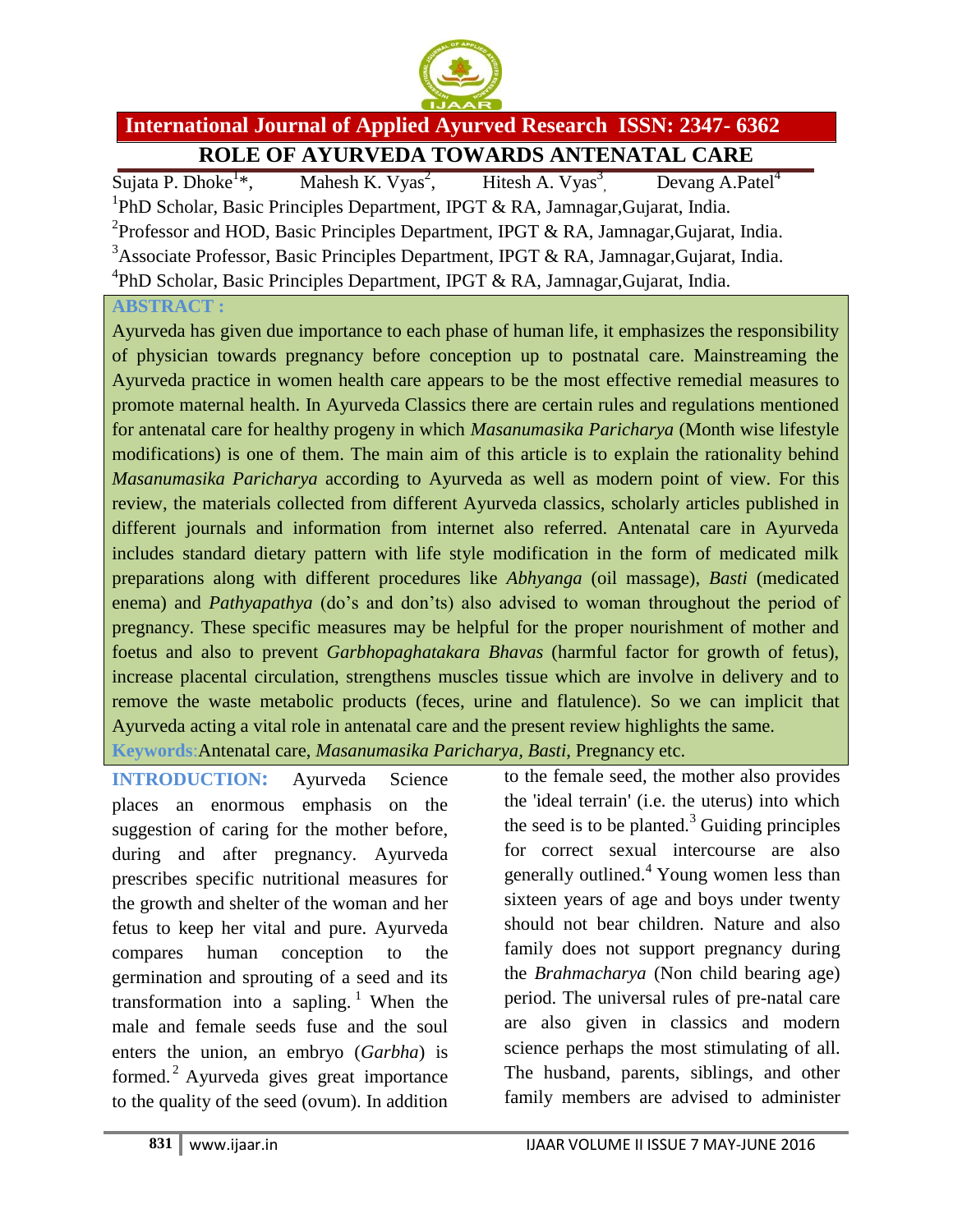the pregnant woman's diet and plead with activities that are healthy and enjoyable to her and valuable for the child developing in her body. Similarly its approach to encourage longevity, the Ayurveda become perceptible towards motherhood, that is pregnancy and childbirth, is really a holistic one.The wisdom regarding the general supervision of pregnancy is found in both the Charaka Samhita and Sushruta Samhita under the subject of "*Garbhini Vyakarana*". There are separate chapters for general management, specific management, diseases in pregnancy and their treatment and many other practical pieces of opinion. Guidelines regarding diet, activities, manners and mental commotion (*Ahara*, *Vihara*, *Achara* F AP and *Vichara*, respectively) are also given in detail.<sup>5</sup>The physician is cautioned to be very vigilant during the running of pregnancy. "If a cup filled with oil right up to the brim is to be carried without spilling even a single drop, every step has to be taken with  $\text{caré}$ . According to modern science Antenatal care is the care you receive from healthcare professionals during your pregnancy. Ayurveda advises the same degree of care and awareness in the management of a pregnant woman.

The aim is to care for and encourage the growing fetus and the mother. The contemplation that improper decisions and lifestyle are held responsible for the genesis of disease is a well-known Ayurveda idea. Crowded urban living in particular has been cited in the Charaka Samhita as causing

disease and shortening lifespan.<sup>8</sup> From the moment the pregnancy is inveterate, the woman is advice to follow certain strategy of living. The Ayurveda physician gently offers control from the very beginning, even before the actual conception of the child, so that the pregnancy can come to an end in a normal delivery after a normal period of gestation. Especially when she approaches full term, critical care is necessary. Complete and healthy delivery includes delivery of the placenta. If the delivery is not absolute and normal, the woman is likely to be affected by one or the other of a list of 64 maladies, which are describes in detail in Garbhini Vyakarana. <sup>9</sup> For a couple to produce healthy offspring, both the partners should be vigilant about their diet, activities, behavior and emotional status before as well as after conception. One has to keep this in mind throughout the period of pregnancy. Which are described in detail in *Garbhini Vyakarana.* <sup>10</sup> In Astanga Hrudaya *Garbhini paricharya* is described in detailed manner. Acharyas explain, *Garbhini* from the first day after the conformation of pregnancy should be happy, clean, without makeup, she should wear white apparels, be calm and every day she should involve in religious procedures and read some holy scriptures. She should not touch any dirty things and should not see any obscene things.  $11$  She should not talk at very high pitch and laugh loudly and should not sleep in uneven places, should take proper diet which is unctuous, palatable and liquid consistency.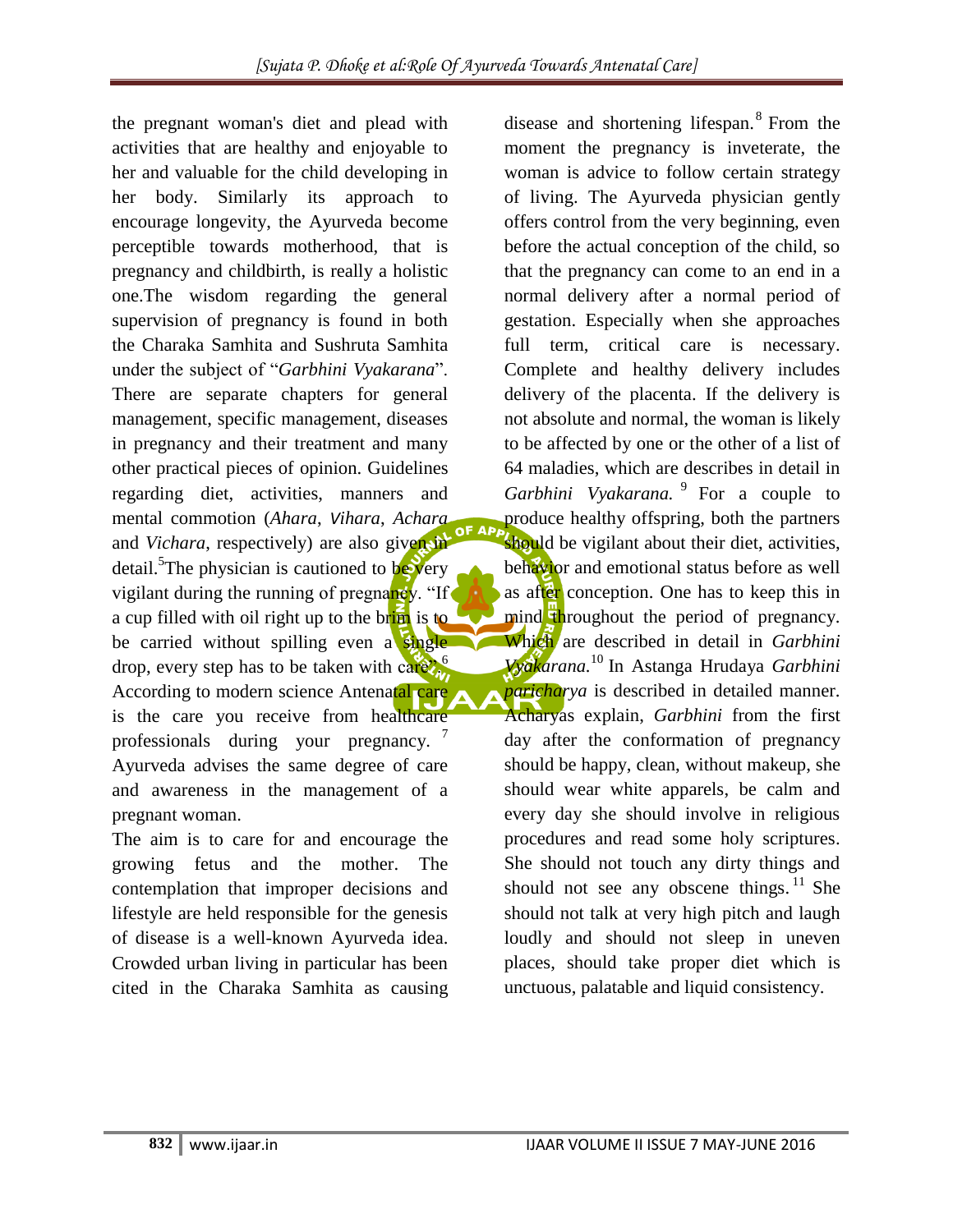| S.No. | Month                 | Medication and Diet(Charaka                                    | Medication<br>Diet(Sushruta<br>and                                |
|-------|-----------------------|----------------------------------------------------------------|-------------------------------------------------------------------|
|       |                       | Samhita)                                                       | Samhita)                                                          |
| 1.    | $1st$ Month           | Non processed cold<br>Milk<br>in                               | Sweet, cold and liquid diet                                       |
|       |                       | adequate quantity regularly                                    |                                                                   |
| 2.    | $2nd$ Month           | Milk processed with sweet taste                                | Same as first month                                               |
|       |                       | drugs<br>like-<br>Vidari<br>(Pueraria                          |                                                                   |
|       |                       | Ysathimadhu<br>tuberosa),                                      |                                                                   |
|       |                       | (Glycyrrhiza glabra)                                           |                                                                   |
| 3.    | $3rd$ Month           | Milk with honey and Ghee                                       | Same as first month                                               |
| 4.    | $4th$ Month           | Milk should be taken along with                                | Cooked Shasthika Shali (variety of                                |
|       |                       | butter (12 gm dose)                                            | rice grown in 60 days) with curd,                                 |
|       |                       |                                                                | desired and liked food with milk and                              |
|       |                       |                                                                | butter, meat of wild animals                                      |
| 5.    | $5th$ Month           | Take Ghee prepared with butter                                 | Cooked Shastika rice (variety of rice                             |
|       |                       | extracted from milk                                            | grown in 60 days) with milk, meat of                              |
|       |                       | OF APPL                                                        | wild animals along with desired food<br>mixed with milk and ghee. |
| 6.    | $6th$ Month           | Ghee obtained directly from butter Ghee                        | gruel medicated<br>with<br><b>or</b>                              |
|       |                       | and processed Swith sweet taste Gokshura (Tribulus terrestris) |                                                                   |
|       |                       | drugs should be consumed                                       |                                                                   |
| 7.    | $7th$ Month           | Same as sixth month                                            | Take<br>ghee<br>processed<br>with                                 |
|       |                       | HOL                                                            | Prithakaparni group of drugs                                      |
| 8.    | 8 <sup>th</sup> Month | Gruel prepared with milk mixed                                 | Asthapana basti (decoction enema)                                 |
|       |                       | with Ghee                                                      | with decoction of badara (Zizyphus                                |
|       |                       |                                                                | mauritiana) mixed with bala (Sida                                 |
|       |                       |                                                                | cordifolia Linn.), atibala (Abutilon                              |
|       |                       |                                                                | indicum Linn Sw),                                                 |
|       |                       |                                                                | satapushpa (Anethum sowa),                                        |
|       |                       |                                                                | patala(Stereospermum<br>suaveolens                                |
|       |                       |                                                                | DC.) etc., honey and ghee. Asthapan                               |
|       |                       |                                                                | is followed by Anuvasana basti                                    |
|       |                       |                                                                | (unctuous enema) of oil medicated                                 |
|       |                       |                                                                | with milk and sweet category drugs.                               |
| 9.    | $9th$ Month           | Anuvasana basti (unctuous enema)                               | Unctuous gruels and meat-soup of                                  |
|       |                       | with oil prepared with drugs of                                | wild animals up to the period of                                  |
|       |                       | Madhura (sweet) group, vaginal                                 | delivery                                                          |
|       |                       | tampon of this oil                                             |                                                                   |

## **Table no.1 Month-wise antenatal care According to Charaka and Sushruta Samhita**. 12,13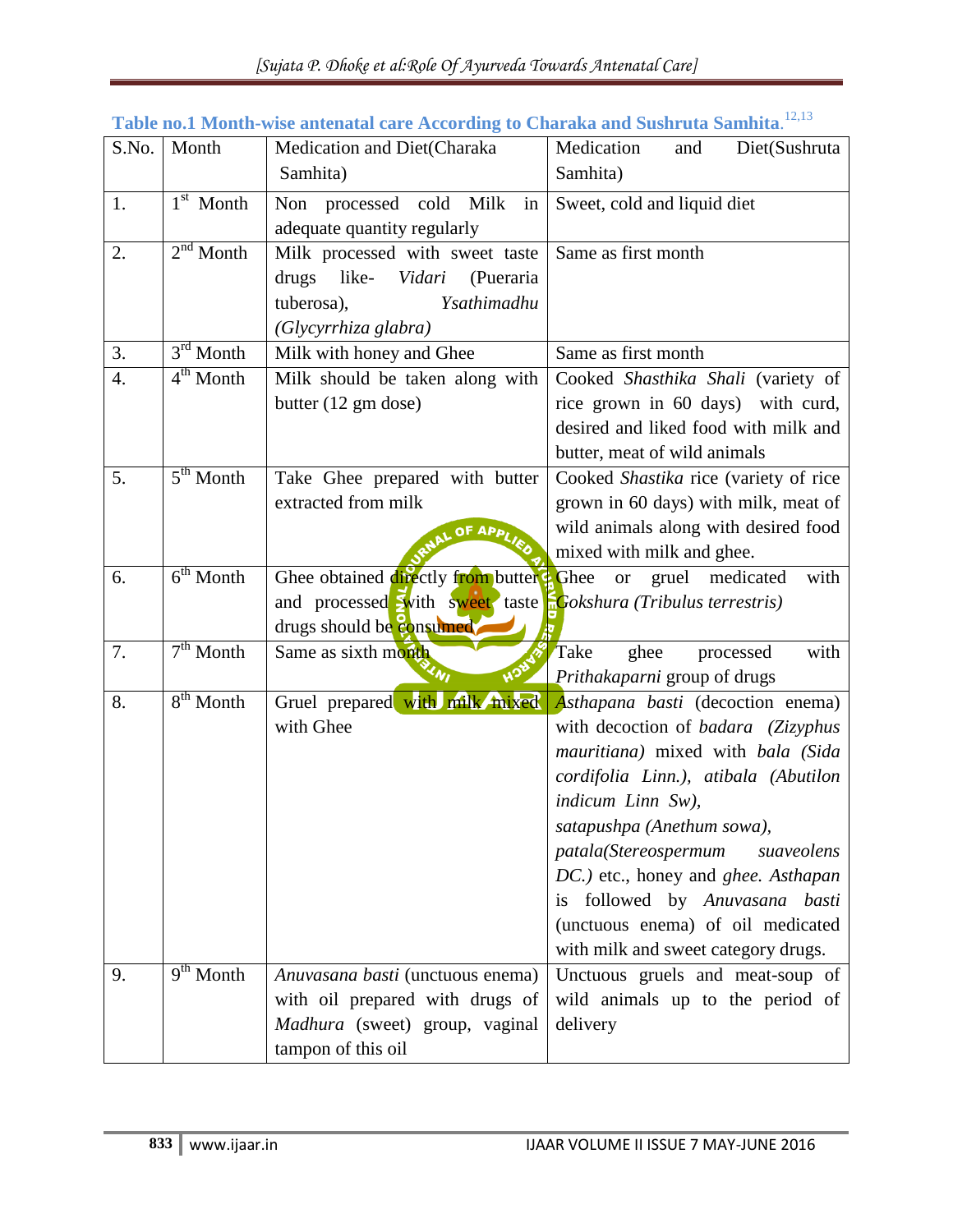**DISCUSSION:** *Garbhini paricharya* is very well documented in Ayurvedic classics starting from Vedic period up to Samhita period. Ancient Ayurveda physician knew the significance of women health for a hale and hearty progeny. In this regard scholars have prescribed monthly dietary regimen and life style practices for whole pregnancy according to the need of mother's health and foetal growth and well being.<sup>14</sup> Nausea and vomiting are the main complications experienced by widely held of women during pregnancy. Due to this, there is a possibility in pregnant women to get dehydrated and malnourished. Physician has advised liquid diet instead of heavy and solid food in first trimester to stay away from such type of complications. Use of cold and sweet liquid diet and milk will prevent dehydration and supply required of Apperfort as well as there is minimum nourishment. In addition to this, the drugs of *Madhura* group being anabolic will help in safeguarding of proper health of mother and foetus. *Garbhini paricharya* considers milk an ideal element of diet for pregnant women as it is a source of calcium, lactose and butter fat. Milk also has moderate amounts of protein with anabolic properties that give strength and it also having property *Shramahara* (removes fatigue). <sup>15</sup> Pregnant women should not get constipated, therefore mild laxatives and enema is recommended, if there is a tendency to constipation, it is found that usually, milk alone is sufficient to cope with the constipation. Fourth month onwards muscular tissue of foetus grows sufficiently requiring more protein which is supplied by use of meat soup. By the end of second trimester most women suffer from oedema of feet and other complications of water retention. Use of *Gokshura* (*Tribulus Terrestris*), a good diuretic, in sixth month will prevent retention of water as well as its complications.<sup>16</sup> Being diuretic, *Gokshura* is also helpful in pregnancy induced hypertension and related other

complications.  $17$  The drugs of *Prithakaparnyadi* group are also diuretic, anabolic, relieve emaciation and suppress *Pitta* and *kapha Dosha*, their regular use in 7<sup>th</sup> month might help in maintaining health of mother and foetus. Most women experience constipation in late pregnancy due to pressure of engaged head in pelvis over the bowel and rectum. Use of *Basti* (medicated enema) in eighth month will relieve this constipation, besides this may also affect the autonomous nervous system governing myometrium and helps in regulating their function during labour.  $18$ Tampon of oil may destroy pathogenic bacteria of vaginal canal and prevent puerperal sepsis, besides this tampon may also soften vaginal passage so that delivery of baby becomes easy in comparatively less

possibility of tear of birth canal.<sup>19</sup> It is just possible that the regular use of tampon might influence autonomic fibers governing myometrium and help in its relaxation during labour. *Garbhopaghatakara Bhavas* (diets and harmful lifestyle and diet pattern for mother as well as foetus) are resulting either in abortion or intrauterine death of

foetus. *Garbhopaghatakara Bhavas* also cause congenital anomalies in fetus. So, these all *Garbhopaghatakara bhavas* are absolutely avoided from starting of pregnancy up to end of the pregnancy. <sup>20</sup>Acharya Charaka and Kasyapa have described certain *Garbhasthapaka* drugs which are mainly considered as treatment for abortion and maintenance of pregnancy successfully.<sup>21</sup>

**CONCLUSION:**Ayurveda physicians were very much conscious about necessitate of maternal care throughout pregnancy. *Garbhini Paricharya* mentioned in *Samhita* period is very much scientific and useful for maternal care. Use of milk with milk products with other liquid diet in first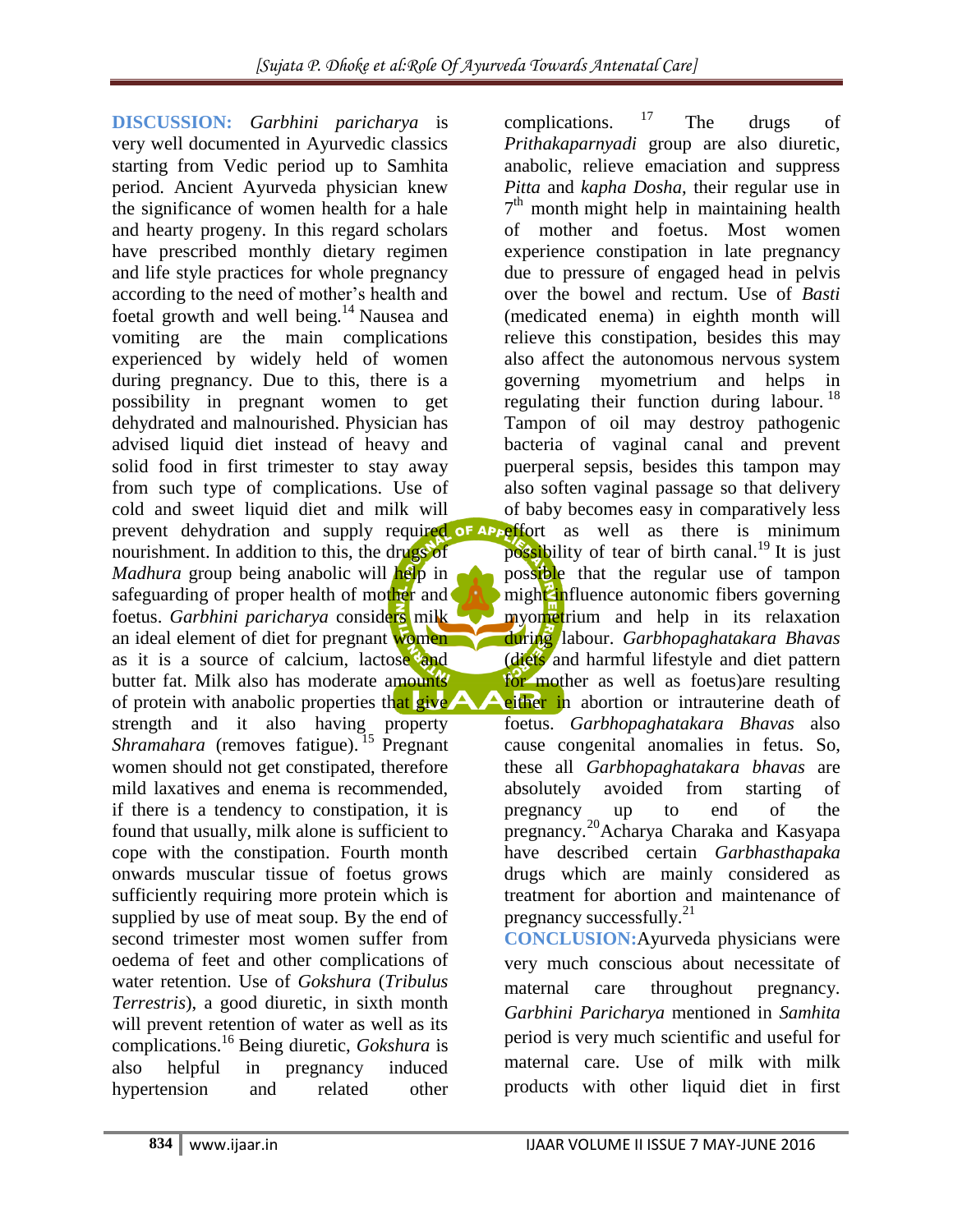trimester of pregnancy is necessary to avoid malnutrition, dehydration and other complications of pregnancy. *Ikshugandhika*  (*Tribulus terrestrial* Linn.) and drugs of *Prithakaparnyadi* group help in preventing swelling and also it improves the digestion, strength and immunity, relieving abdominal pain and nourishment to body which is very important after second trimester. Use of **REFERENCE:**

 $\overline{\phantom{a}}$ 

*Basti* (enema) in last trimester is indispensable to mitigate constipation, make stronger myometrium and helps in regulating their utility during labour. *Garbhasthapaka* drugs are also used during pregnancy to work against any aetiology of abortion or intrauterine death and results in healthy progeny.

<sup>1</sup> Yadavji Trikamji, editor, Commentary: Vidyotini Hindi Commentary of Acharya Kasinath Shastri and Gorakhnath Chaturvedi on Charaka Samhita of Charaka, Sharira Sthana, chapter 8, verse no. 18, 22th edition, Varanasi: Chaukhambha Bharati Acadamy; 1996; p.926.

<sup>&</sup>lt;sup>2</sup> Yadavji Trikamji, editor, Commentary: Vidyotini Hindi Commentary of Acharya Kasinath Shastri and Gorakhnath Chaturvedi on Charaka Samhita of Charaka, Sharira Sthana, chapter 4, verse no. 5, 22th edition, Varanasi: Chaukhambha Bharati Acadamy; 1996; p.867.

<sup>&</sup>lt;sup>3</sup> Yadavji Trikamji, editor, Commentary: Ayurveda Tatva Sandipika Hindi Commentary of Acharya Ambika Datta Shastri on Sushruta Samhita of Sushruta, Sharira Sthana, chapter 10, verse no.3, 13th edition, Varanasi: Chowkhambha Sanskrit Sansthan; 2002; p.73

<sup>&</sup>lt;sup>4</sup> Yadavji Trikamji, editor, Commentary: Vidyottni Hindi Commentary of Acharya Kasinath Shastri and Gorakhnath Chaturvedi on Charaka Samhita of Charaka, Sharira Sthana, chapter 8, verse no. 6, 22th edition, Varanasi: Chaukhambha Bharati Acadamy; 1996; p.920.

<sup>&</sup>lt;sup>5</sup> Yadavji Trikamji, editor, Commentary: Vidyotini Hindi Commentary of Acharya Kasinath Shastri and Gorakhnath Chaturvedi on Charaka Samhita of Charaka, Sharira Sthana, chapter 8, verse no.9, 22th edition, Varanasi: Chaukhambha Bharati Acadamy; 1996; p.821.

<sup>&</sup>lt;sup>6</sup> Yadavji Trikamji, editor, Commentary: Vidyotini Hindi Commentary of Acharya Kasinath Shastri and Gorakhnath Chaturvedi on Charaka Samhita of Charaka, Sharira Sthana, chapter 8, verse no. 22, 22th edition, Varanasi: Chaukhambha Bharati Acadamy; 1996; p.930.

<sup>7</sup> [http://www.nhs.uk/conditions/pregnancy-and-baby/pages/antenatal-midwife-care-pregnant.aspx on](http://www.nhs.uk/conditions/pregnancy-and-baby/pages/antenatal-midwife-care-pregnant.aspx%20on%20dated%2023/05/2016)  [dated 23/05/2016.](http://www.nhs.uk/conditions/pregnancy-and-baby/pages/antenatal-midwife-care-pregnant.aspx%20on%20dated%2023/05/2016)

<sup>&</sup>lt;sup>8</sup> Yadavji Trikamji, editor, Commentary: Vidyotini Hindi Commentary of Acharya Kasinath Shastri and Gorakhnath Chaturvedi on Charaka Samhita of Charaka, Sharira Sthana, chapter 1, verse no. 1, 22th edition, Varanasi: Chaukhambha Bharati Acadamy; 1996; p.937

<sup>&</sup>lt;sup>9</sup> Yadavji Trikamji, editor, Commentary: Vidyotini Hindi Commentary of Acharya Kasinath Shastri and Gorakhnath Chaturvedi on Charaka Samhita of Charaka, Sharira Sthana, chapter 8, verse no. 32, 22th edition, Varanasi: Chaukhambha Bharati Acadamy; 1996; p.937

<sup>10</sup>Yadavji Trikamji, editor, Commentary: Ayurveda Tatva Sandipika Hindi Commentary of Acharya Ambika Datta Shastri on Sushruta Samhita of Sushruta, Sharira Sthana, chapter 10, verse no.2, 13th edition, Varanasi: Chowkhambha Sanskrit Sansthan; 2002; p.73

<sup>11</sup> Paradkar H.S.S., Astangahridaya of Vagbhata, Sarvangasundarateeka by Arunadatta & Ayurvedarasayana of Hemadri, Sharirasthana 1 chapter verse no 44-48. Reprint Ed., Chaukhamba Surbharati Prakashana, Varanasi, 2002.p.370